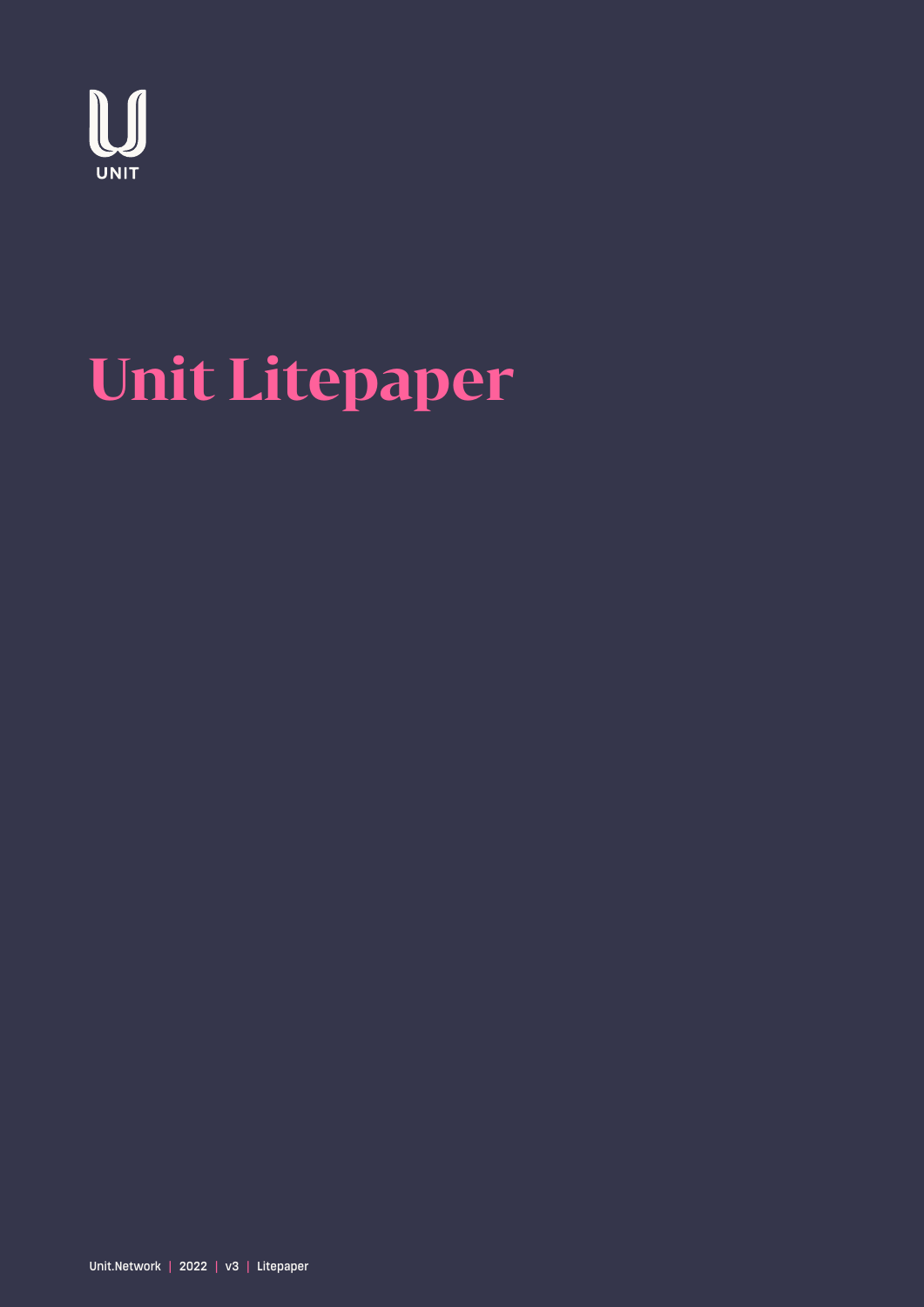

**Creating a more inclusive and fair economy through equal opportunities and open communities, for all.**

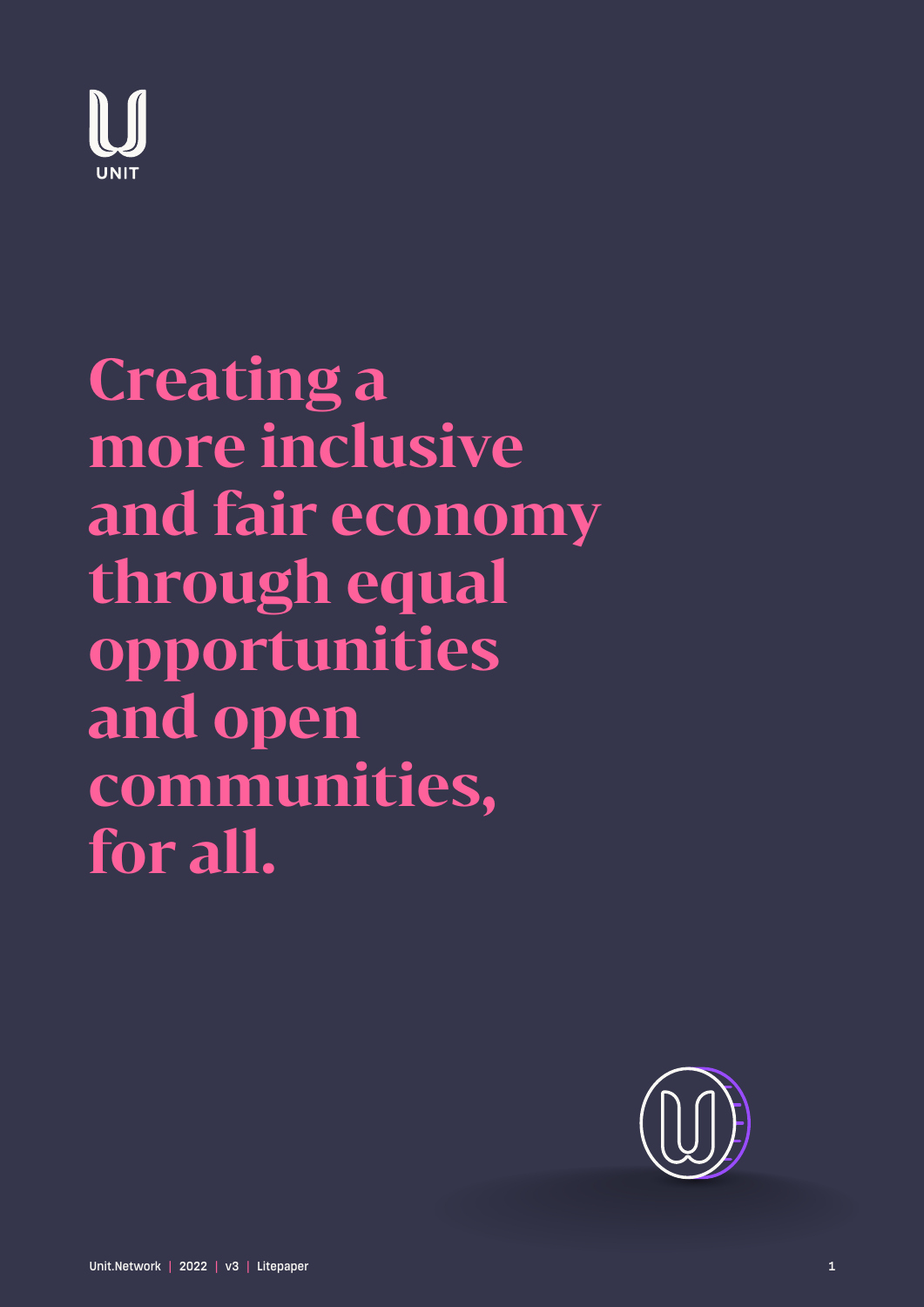

## **Contents**

| Unit - A New Era of Tokens | 03 |
|----------------------------|----|
| <b>Core Functionality</b>  | 05 |
| Unit Ecosystem             | 06 |
| Unit Tokenomics            | 07 |
| <b>UNIT Token</b>          | 08 |
| <b>UNIT Treasury</b>       | Ωg |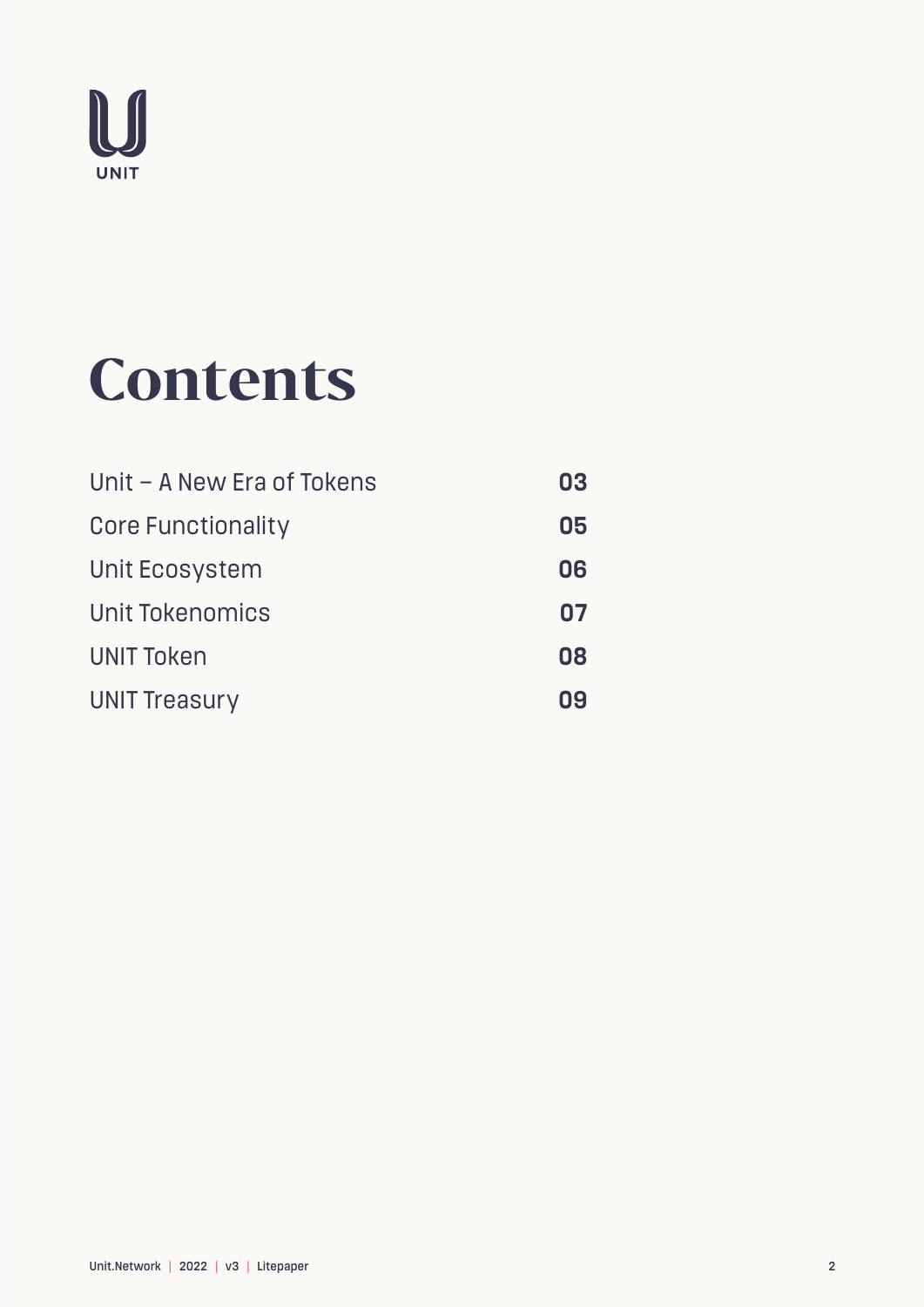

# **A New Era of Tokens**

Unit Network is a layer 1 blockchain built using the Substrate framework by Polkadot/Web3 Foundation. It provides the technological and economic infrastructure for mainstream adoption of the Token Economy – a near-future in which millions of tokens fuel borderless economies to power the globe.

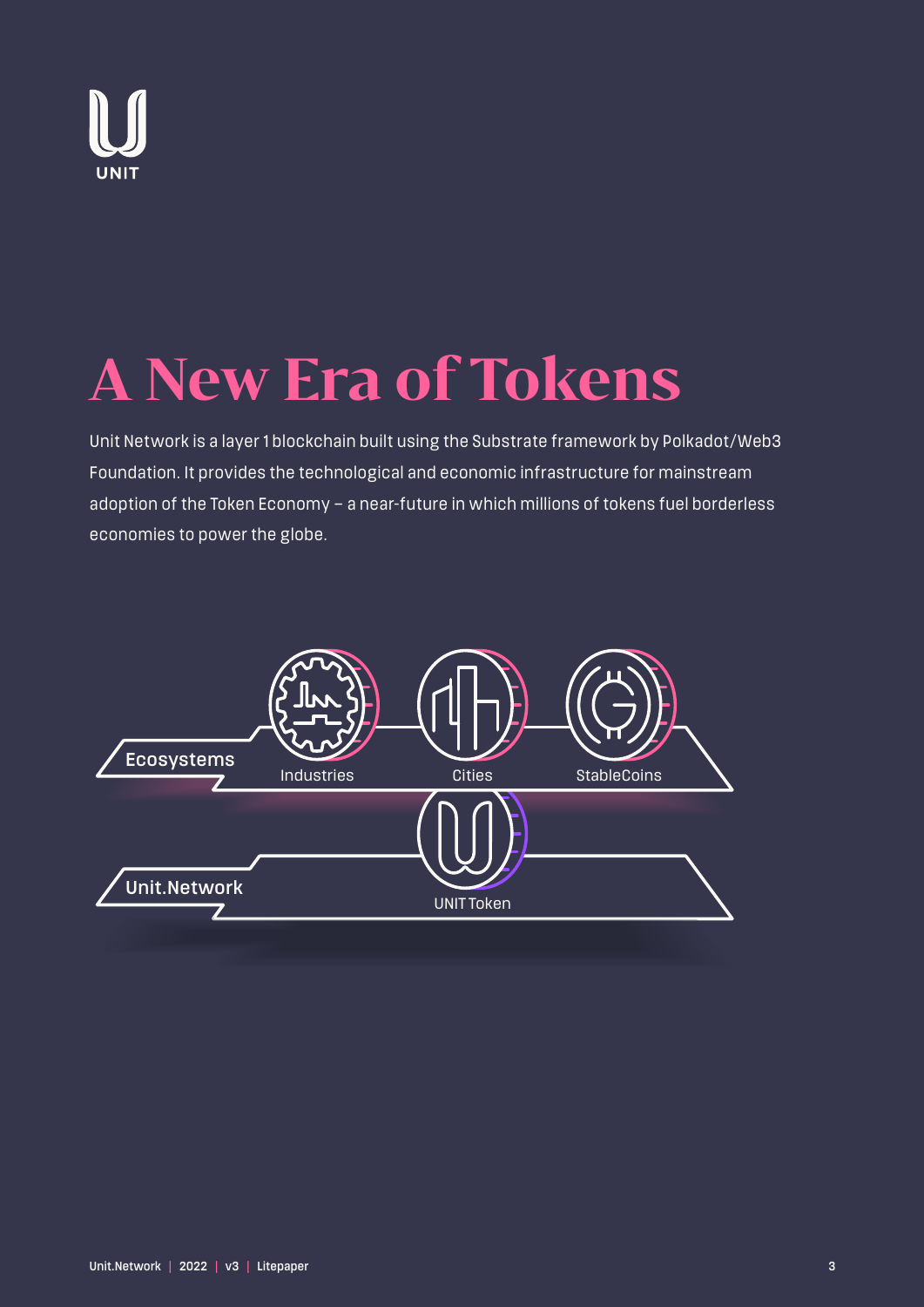

Unlike the speculative tokens of dubious value in the market today, project tokens created on Unit Network have three levels of value: **(1) Floor Value** - the current value of a token's treasury reserves, **(2) Market Value** - the market's discounted expected future value of a token's treasury reserves, reflected in the USDU-TOKEN liquidity pool price on the Unit exchange, and **(3) Retail Value** - the above-market value in goods or services a token creator will trade for a token, acting as both a "buyback premium" and a loyalty reward.

Project, business, or personal tokens can be funded by any Type 1-3 tokens, each of which are backed by Level 1 digital reserve assets such as Bitcoin and Ethereum (please refer to page 6, "Types of Tokens"). This tightly woven infrastructure remakes outdated finance and accounting models, ensures free flow of worldwide value, and unleashes global human cooperation at scale, enabling access to wealth and opportunity from the inside-out.

**On a path to be the #1 token-builder blockchain technology platform**, with tens of millions of tokens, Unit Network's easy-to-use tools enable anyone to seamlessly build a token value ecosystem that represents a person, idea, brand, business, industry, city, or anything else one can imagine.

Unit is leading the next major wave in global crypto asset adoption, empowering personal ownership and dignity regardless of age, geography, race, or gender. With this innovation, we are entering a New Era of Tokens - an era that brings us together, once and for all.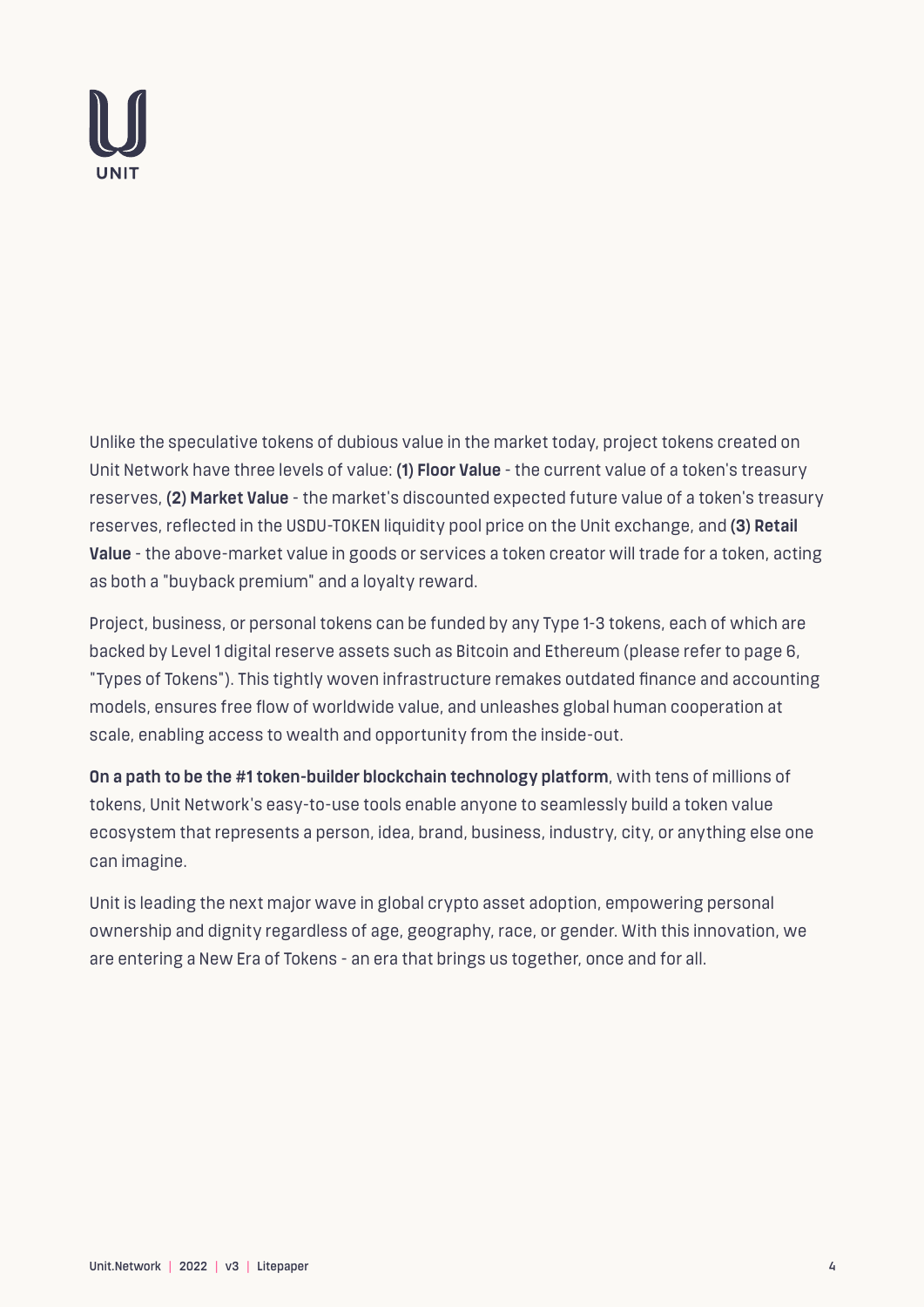

# **Core Functionality**

New paradigm of crowdfunding, governance and verifiable ownership secured on a distributed network, owned by the users.

Unit Network provides a free, simple and secure pathway for businesses, projects and individuals to create their own tokens, which can be 'community' or 'social' tokens. This enables anyone in the world to participate in and benefit from all token-based economies they have helped to build.

### **Features**

- Build and grow a Token  *(Bank, Treasury, Vaults, Exchange (AMM) and Staking)*
- Engage and manage your community  *(Polls, Stores, Contests, Events, News, Papers)*
- Use free market banking
- Raise capital and get returns from trading, exchange and staking

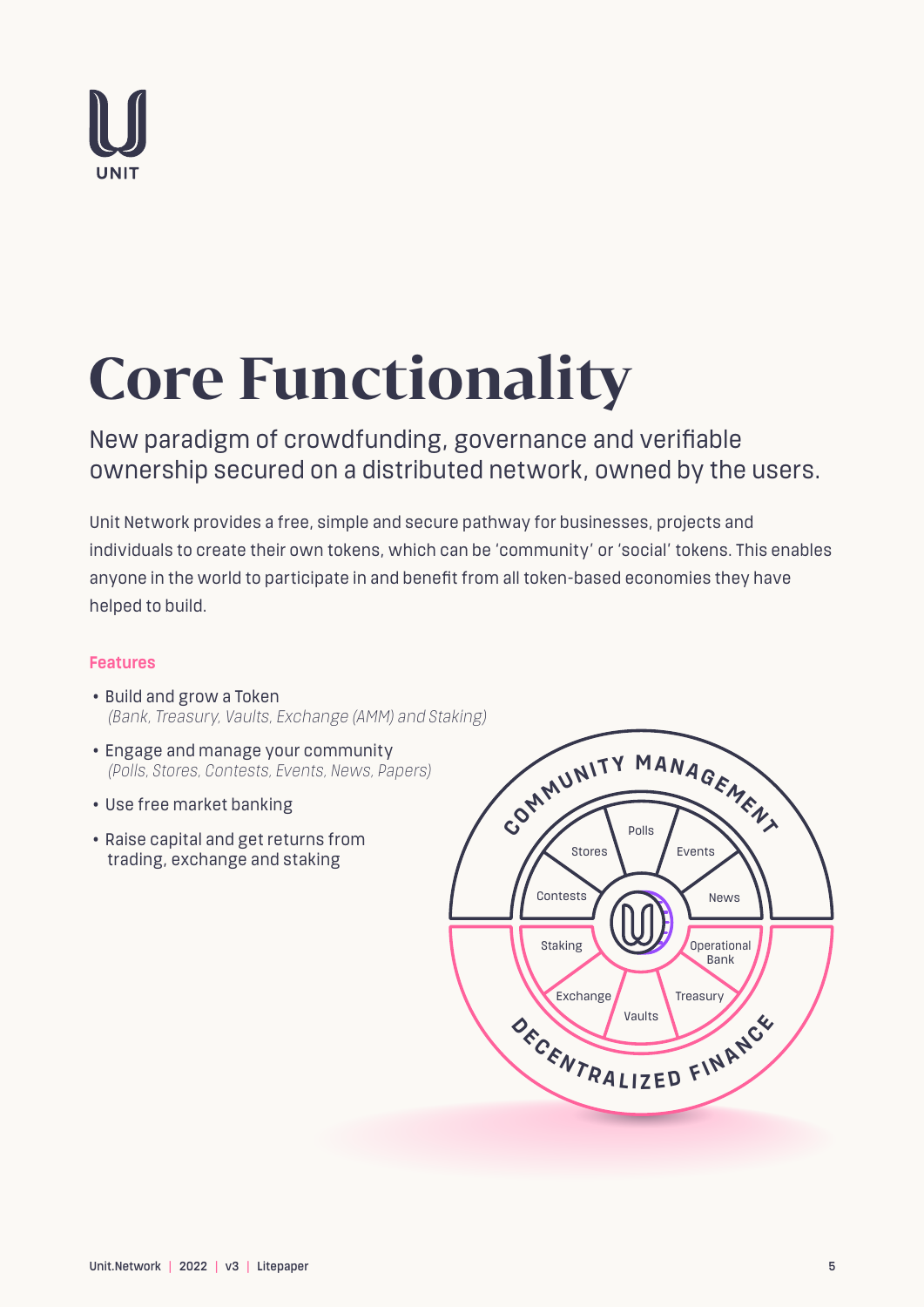

# **Unit Ecosystem**

## Fueling the Stakeholder Economy.

### **The Three Pillars of Unit**

#### Unit Network: unit.network

*The fastest and most innovative tokenization platform available*

#### Unit Foundation: unit.foundation

*Decentralized organization driving growth and innovation consisting of all Unit core team members*

#### Unit Global

*Decentralized organization consisting of all Industry and City team members*

### **The Five Unit Growth Initiatives (C.V.M.U.N.)**

#### Unit Conferences: unitconference.com

*A community led, bi-annual series of online Crypto, City and Industry forums presented in a TedX style format*

#### Unit Ventures: unit.ventures

*A 10-week community-led tokenization program assisting individuals and business with building their own Token economies*

#### Unit Masters: unitmasters.org

*A free 6-week educational program focusing on the fundamentals of blockchain, cryptocurrencies and tokenization*

#### Unit University: unituniversity.com

*A knowledge resource repository for the Unit ecosystem and the Token economy with updated papers covering existing/new projects & people*

#### Unit News: unit.news

*Daily news, articles and updates for the Token economy*

### **The Five Types of Tokens**

#### 5. Projects

- *Individual projects withing the*
- *Token economy • Backed by Blue Chips + UNIT*
- *+ Industry/City/Stable*

#### 4. Agencies, Funds

- *Supporting the implementation and growth of project Tokens (analogous to web development agencies, advisory firms or funds)*
	- *Backed by Blue Chips + UNIT + Industry/City/Stable*

#### 3. Industries, Cities, StableCoins

 *• Subset (index) of the UNIT Token economy • Backed by Blue Chips + UNIT*

#### 2. UNIT Token

- *Powering the Token economy*
- *Backed by Blue Chips*

#### 1. Blue Chips

 *• BTH/ETH/DOT/SOL/MATIC\BNB/KUSAMA (Wrapped in BTCU/ETHU, etc. for use on Unit Network)*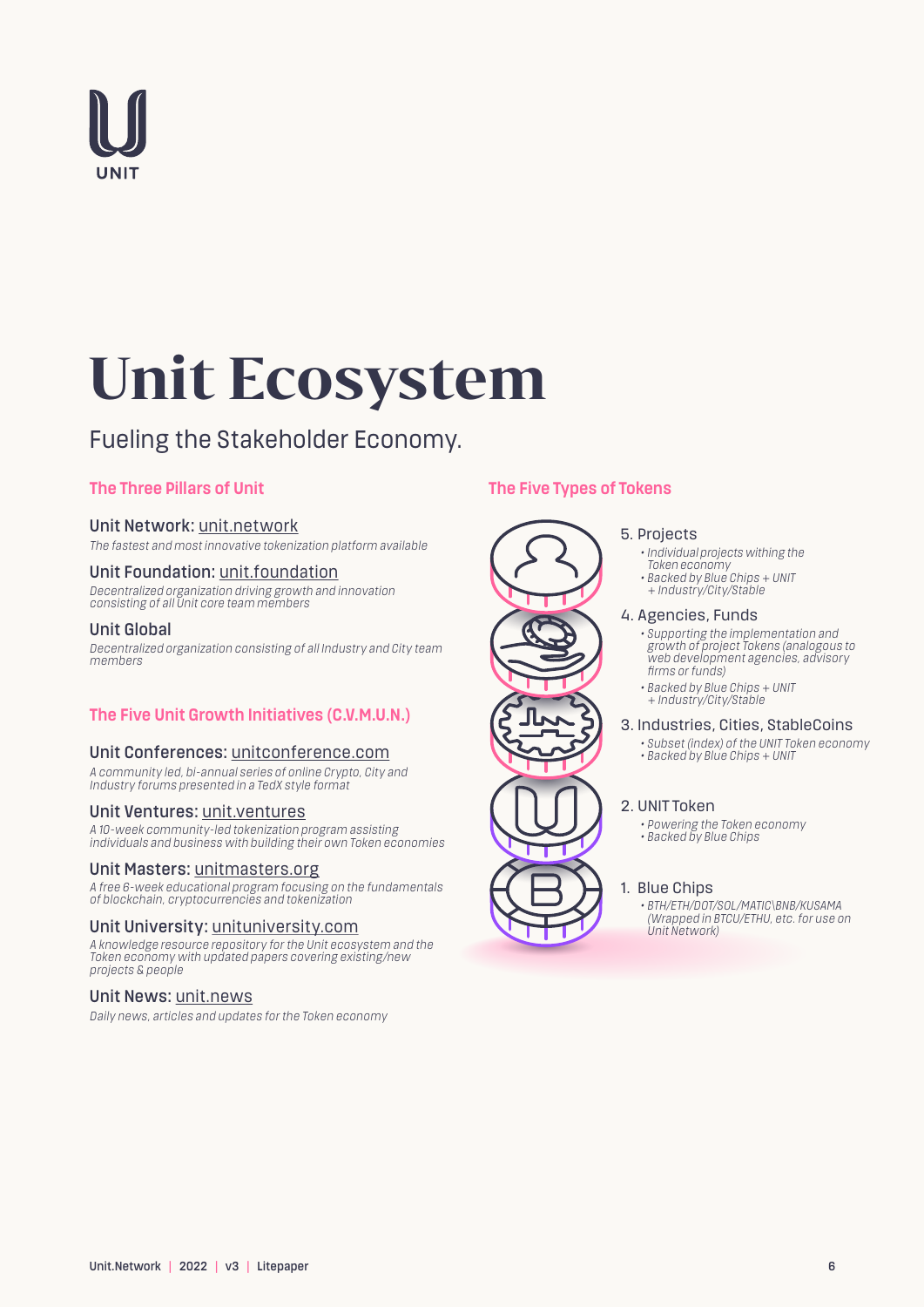

# **UNIT Tokenomics**

## UNIT Token Supply and Distribution



#### Unit Core Team 20,000,000 UNIT

5 Year Vesting Period 3 Year Cliff Period

*Allocated up to 200 Core Team Members (100,000 UNIT each)*

#### Operational Reserves 14,000,000 UNIT

#### Initial Token Offering 66,000,000 UNIT

10% to Operations

90% to UNIT Treasury

*Stored as Reserve Assets in BTC, ETH, DOT, SOL, BNB, ADA, MATIC, KSM*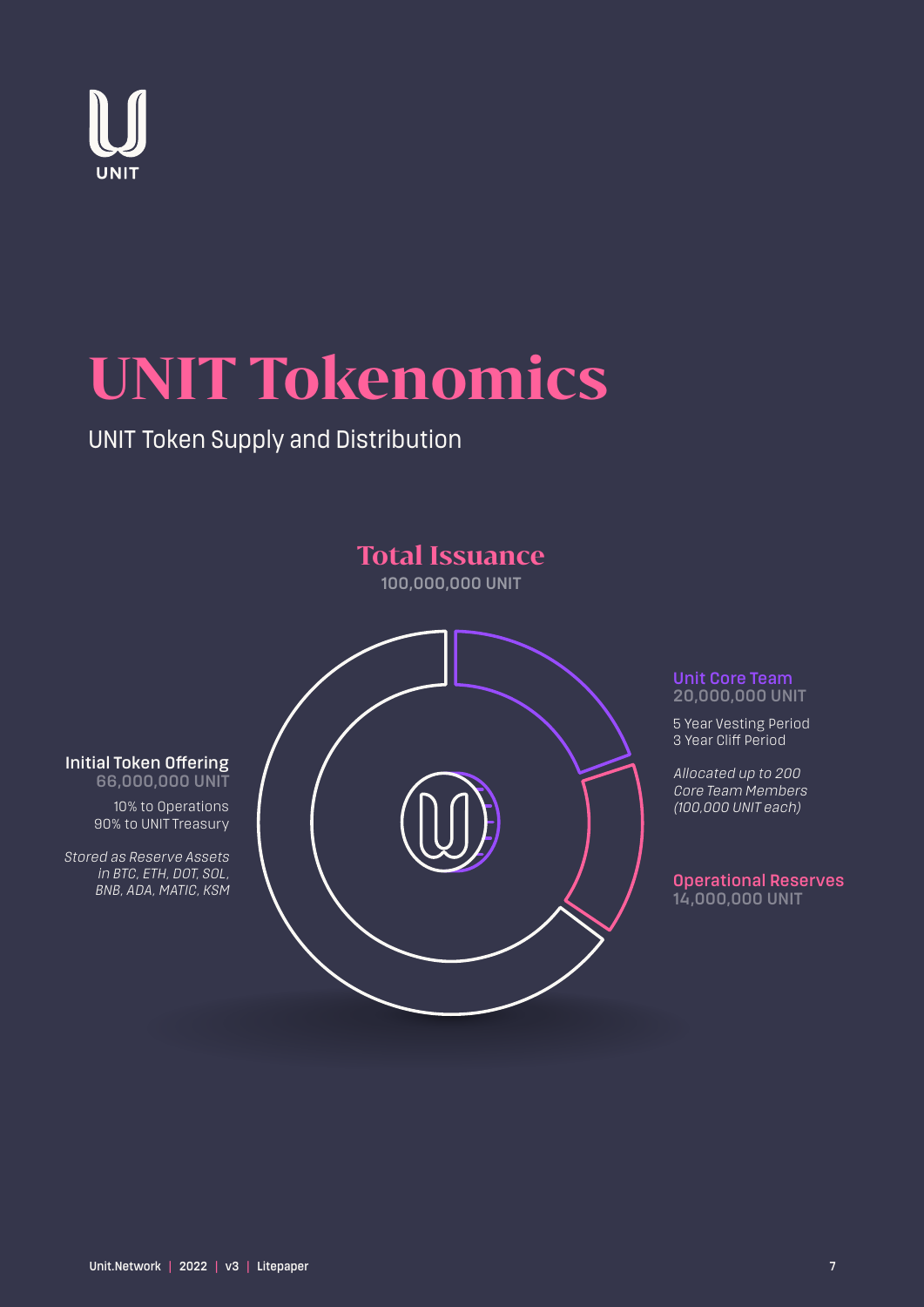

# **The UNIT Token**

### UNIT is the Native Token of the Unit Network and Ecosystem

### **Token Utility**

- UNIT powers the Unit Network and secures the Unit Network blockchain
- Reserve token to purchase industry, city, agency, stable, project, personal and other tokens
- Runs operating nodes *(gas fees for running nodes which go to network node operations and validators)*
- Can be traded via exchange or transfered/deposited/withdrawn
- Used as collatoral for Unit Vaults, allows for decentralized/wrapping of networks *(upcoming)*

### **Users can Earn Unit by**

- Providing liquidity to the UNIT-USDU liquidity pool by staking UNIT and USDU to receive 0,5% fee, which is split amongst all liquidity providers on all UNIT-USDU trades *(perpetually)*
- Receiving 0,5% on exchange fees from the referrals *(perpetually)* **Note:** All transfers on the exchange accrue a **2%** fee divided in four ways